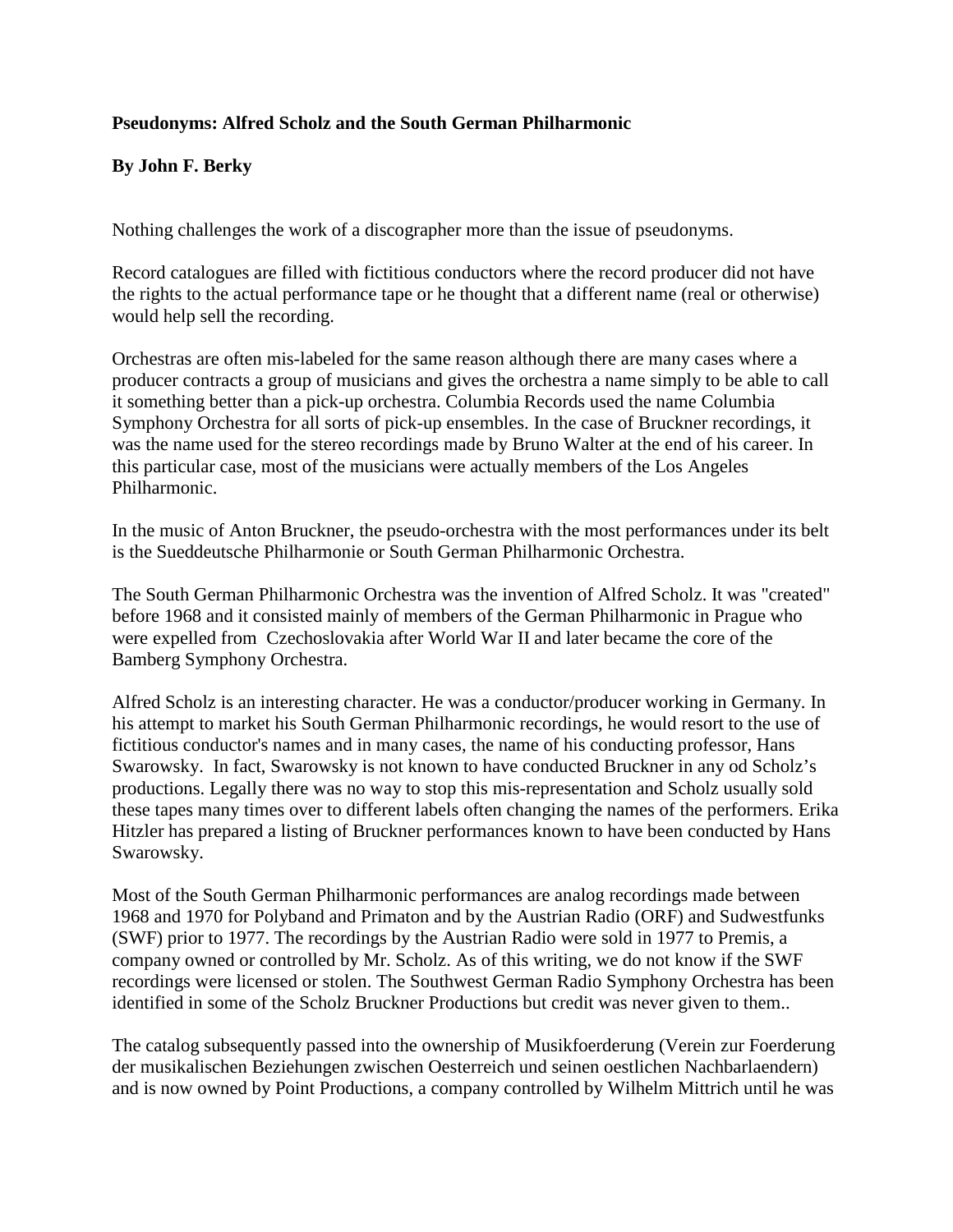forced to resign in 2004. Scholz (and later Point Productions) licensed these recordings to any company looking to put out inexpensive classical recordings for the mass market or for production music. While the orchestra's name usually stayed the same, the conductors did not. Names such as Alberto Lizzio, Cesare Cantieri, Denis Zsoltay suddenly appeared, but so did real conductor's names such as Hans Zanotelli and Hans Swarowsky.

The recordings are listed in this discography under the name of the conductor listed on the cover of the recording. The recording will be underlined indicating that there is a comment present. Click on the recording to read the comment. Almost all South German Philharmonic recordings have comments suggesting that the conductor's name is a pseudonym.

As of this writing, the following Scholz-produced Bruckner recordings can be properly identified:

Symphony No. 2 – Erich Schmid / SW German Radio Symphony Orchestra (rec. 25.09.65) Symphony No. 5 – Probably Michael Gielen / SW German Radio Sym. Orch. (rec.18.01.68) Symphony No. 9 – Stanislaw Skrowaczewski / SW German Radio Sym. Orch. (rec. 14.01.65)

• The Symphony No. 9 was never issued correctly. In every production, the movement sequence was  $III - II - III$ . The first movement was always missing.

While we do not know the source for the Symphonies Nos. 4 and 6, we do know that they did not come from any German radio stations.

Other more individual examples of pseudonyms (Meichnen , Tubbs, Rubahn, etc.) are dealt with at the appropriate listing.

John F. Berky March 12, 2003 (revised January, 2009 and July, 2014))

## **ADDENDUM** (March 12, 2013)

## **The following biography of Alfred Scholz was taken from "Conductors On Record," by John Holmes; Greenwood Press; Westport, CT; 1982**

**Scholz, Alfred** (b. 1920). Born in Braunau. Czechoslovakia. Scholz studied the violin in Prague with Kalliwoda and Schwejda and gave over 300 recitals in Germany and abroad. He then studied conducting with Swarowsky in Vienna, conducted in Kapstadt and Johannesburg and at the Mozarteum in Salzburg.

In 1960 he founded his own studio in Schloss Klessheim. and since then has been mainly involved in conducting for records, and in the last eight years has produced over 300 discs. These include:

Haydn's Symphonies Nos. 94 and 101, Mozart Symphonies Nos. 35, 38, 40 and 41. Schubert's Symphony No. 8 and Les Preludes (with the South German Philharmonic Orchestra for BASF).